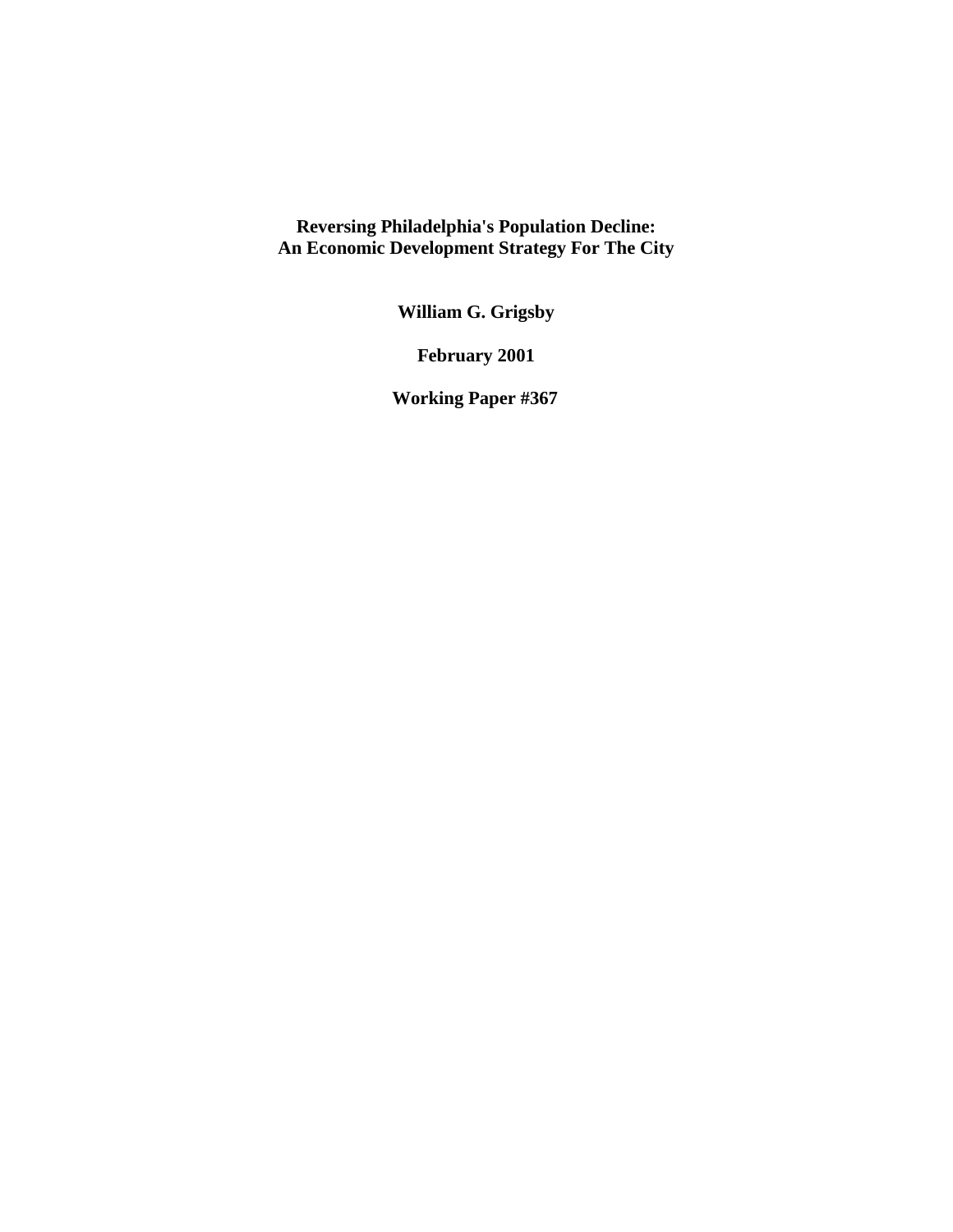## Background: A Brief History Of Philadelphia's Population Decline

In pledging to reverse Philadelphia's continuing population loss --almost 700,000 since 1950, and 170,000 during the past decade alone -- Mayor Street must arrest a residential decentralization process that began at least as far back as the Civil War. First documented in 1958 by Hans Blumenfeld in a report for the Philadelphia Housing Association, the thinning-out of the city remained obscure from general view until the 1960 census. Prior to that time, population losses in inner areas of the city were being more than offset by urban growth occurring farther out, though still inside city boundaries. When vacant land for residential construction within the city became scarce in the late 1950s and metropolitan population growth had to be accommodated almost entirely in the suburbs, the spreading out of population finally became apparent even though its long history was not yet broadly recognized.

Although Blumenfeld's analysis has never been fully replicated for cities other than Philadelphia, the phenomenon appears to be widespread, having occurred in urban areas of every size and socio-economic-racial description. It also appears to have had two somewhat distinct phases. During the first phase, extending from the end of the Civil War to the end of World War II, the driving centrifugal force causing population decentralization was almost entirely rising incomes. As earnings across the entire income spectrum rose steadily over the 80-year period, families and unrelated individuals moving either into or within metropolitan areas found themselves able to afford dwellings that in earlier generations would have been too expensive for households of their relative economic status. The poorest families and unrelated individuals were able gradually to move out of overcrowded flats into apartments of their own, while households at various points farther up the income scale were able to move outward from apartments to row houses, from row houses to modest-size detached homes with small yards, and from these homes to spacious suburban dwellings still more distant from the urban core.

In the second phase of the thinning-out process, beginning after World War II and still on-going, rising incomes have continued to play a dominant role, widening the disparity between the increasingly commodious homes that more and more households in metropolitan areas can afford and what central-city housing stocks – largely modest-size homes with little or no garage space – can provide. During the last-half century, however, two other factors have also contributed importantly to residential sprawl.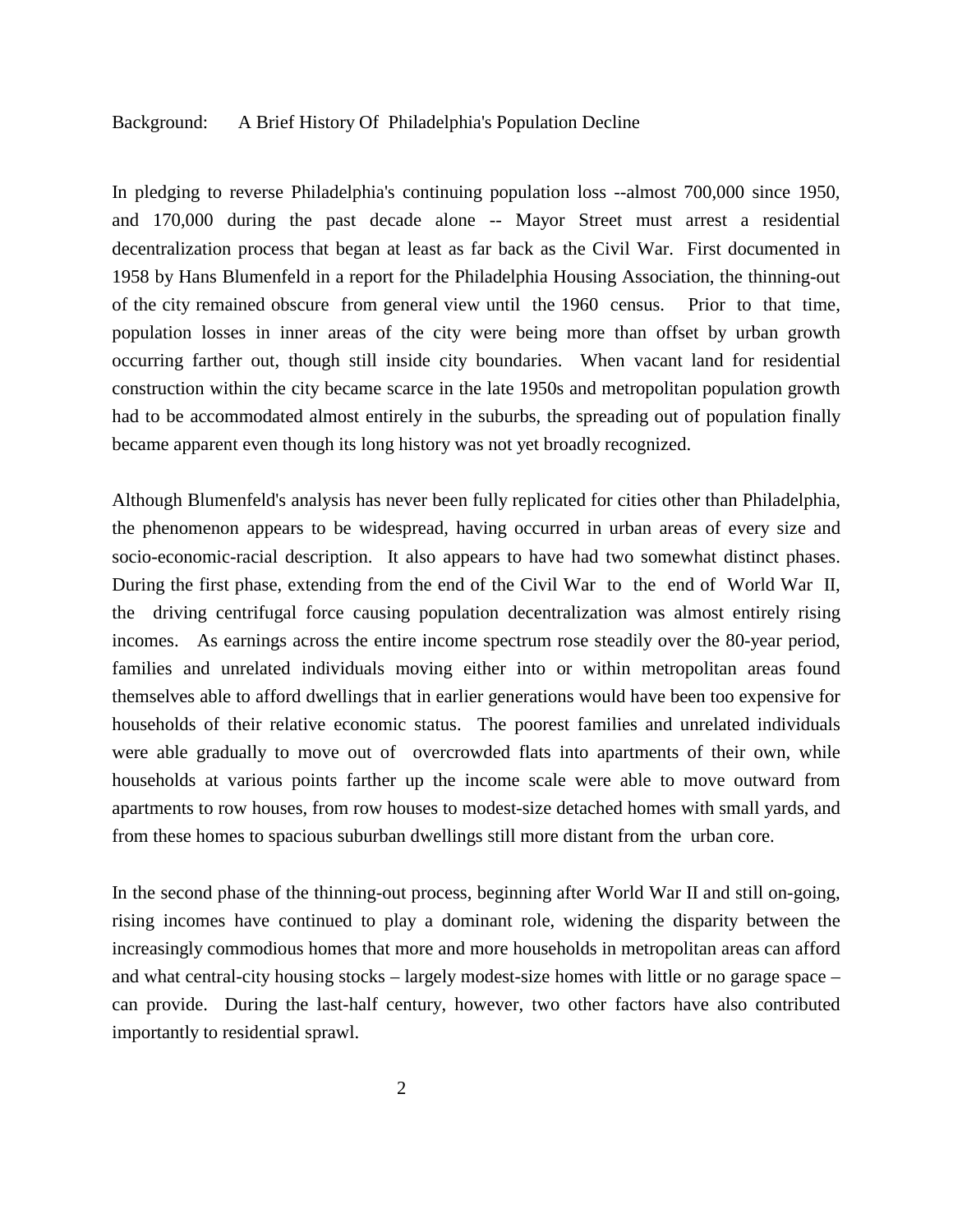The first has to do with accessibility. The shift from rail to automobile and truck transportation, a transformation which was impeded for almost two decades by the Depression and World War II, has fostered substantial employment decentralization and accelerated the decentralization of families that was already in progress. Indirectly illustrative of the impact of this shift is a 30 year projection of regional trends for the Philadelphia area that was made in 1930 before the likely impact of these new forms of transportation was fully appreciated. The projection accurately forecast both population and employment for the 8-county area but under-estimated land consumption for urban development by one-half.

The second factor has to do with the precarious fiscal situation of many central cities. In cities which have experienced a significant net loss of jobs and upper-income households, the ability of local government to provide residents with a high-quality living environment has become increasingly difficult, and the resulting visible deterioration of many urban neighborhoods has provided an additional impetus to thinning-out. Philadelphia's response to its fiscal problems – raising the wage tax to a burdensome level – has served to reduce the city's residential competitiveness even further by encouraging much more job decentralization than would have otherwise occurred. Onerous insurance premiums on automobiles and homes have not been helpful either.

## Failed Efforts To Combat The City's Population Loss

Not only has the thinning-out of urban population been widely occurring for a very long period of time, until the post-World War II period it was universally sought. Contrary to the situation today where urban sprawl is deplored, from the late 19th century until around the mid-1950s, population decentralization both in the Philadelphia area and in metropolitan regions throughout the world was viewed as an important objective that public policy should promote. The evils of urban overcrowding were a constant theme in the popular press, and various devices to relieve overcrowding -- most notably new towns -- were attempted. It was only when it became apparent that central-city population loss was due almost exclusively to the net-outmigration of middle- and upper-income families -- the only ones who could afford new suburban housing - that city governments became concerned and took actions (such as neighborhood stabilization and residential revitalization in central business districts) to reverse the trend. Had it been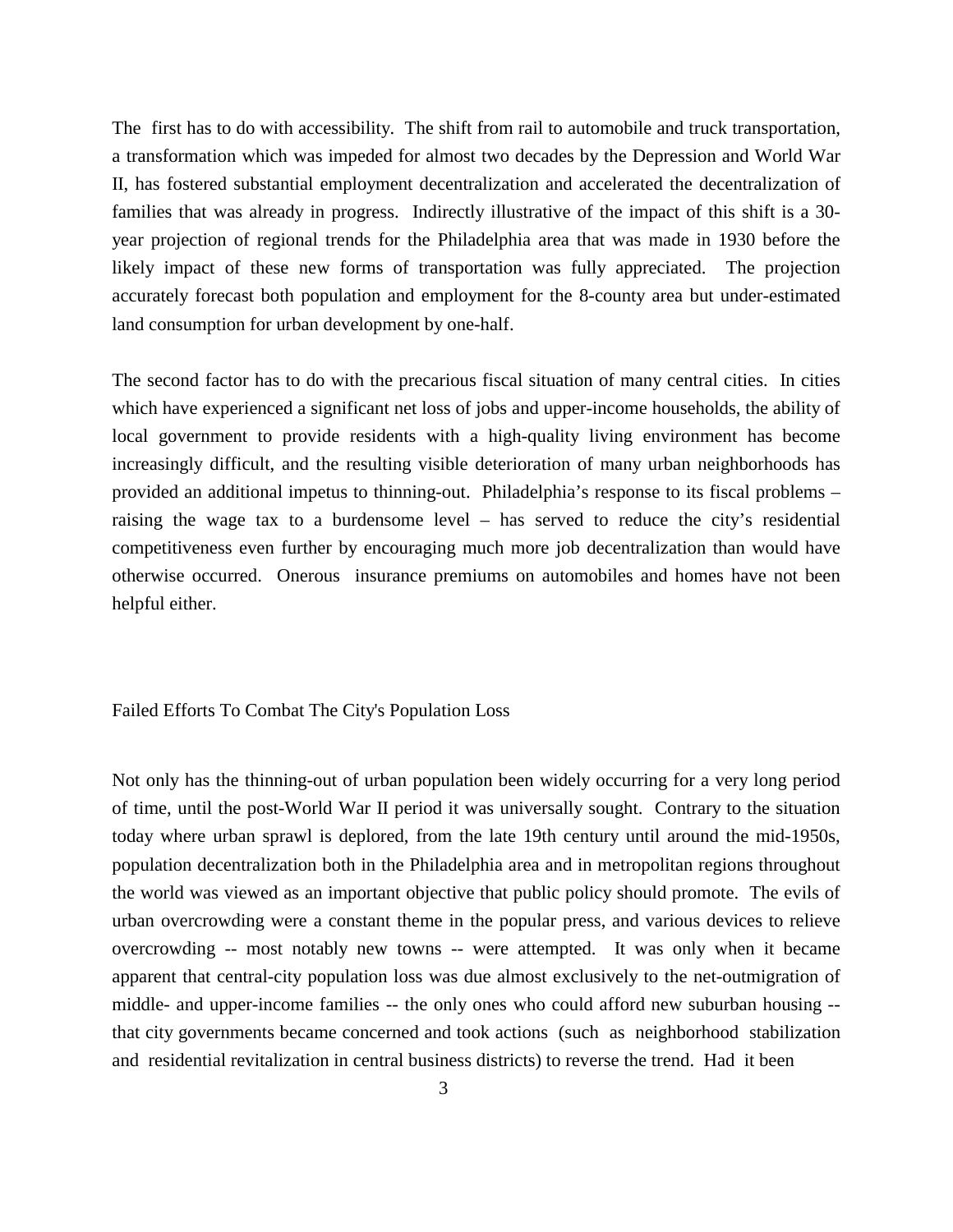lower income families who moved to the urban fringe, as is the case in metropolitan regions in many other countries, central cities undoubtedly would have been delighted to see their aggregate population figures drop.

While central cities expanded their efforts to recapture some of their lost middle- and upperincome population, a parallel set of efforts starting in the 1960s sought to open up housing opportunities in the suburbs to lower-income central-city families. Illustrative of this policy thrust were Paul Davidoff's Suburban Action Institute, the famous Mount Laurel, New Jersey open-housing decision, the emphasis in the Housing Act of 1974 on measures to counteract income and racial isolation in large urban areas, several judicial decisions also aimed at income and racial isolation, and various so-called regional "fair-share" housing schemes. Had these initiatives been more successful, they would have emptied out central cities to an even greater extent than has been the case.

For a decade or two after 1960, it was repeatedly predicted that efforts to attract middle- and upper-income families back to the city would overcome the forces of decentralization. City planners in Philadelphia and elsewhere were fond of pointing out that a trickle of high-income families could be observed returning to the city (primarily to the CBD) and that this trickle would soon turn into a flood as the emptiness of suburban life became more widely experienced. There were a few challenges to this dominant view. In 1958, a report by The Institute For Urban Studies at the University of Pennsylvania forecast a large population loss for Philadelphia for the 1960-1970 decade. And about the same time, Erwin Gutkind, also at the University of Pennsylvania, predicted that the population distribution in many American metropolises would eventually have a donut shape, with most people living around the edge and a big population void in the center. These challenges to conventional wisdom were thought by central-city planners to undermine their recentralization efforts and, as a consequence, were publicly disparaged.

Contrary to prevailing expectations, the flood of higher income families returning to Philadelphia (and to most other central cities) from the suburbs has never materialized, and for good reason. With each passing year, the competitive disadvantage of Philadelphia's neighborhoods within the metropolitan area has become more and more pronounced. Not only do the city's disamenities continue to repel many potential buyers and renters who might otherwise prefer a city residence, but also, as a consequence of employment dispersal, far fewer workers in the metropolitan area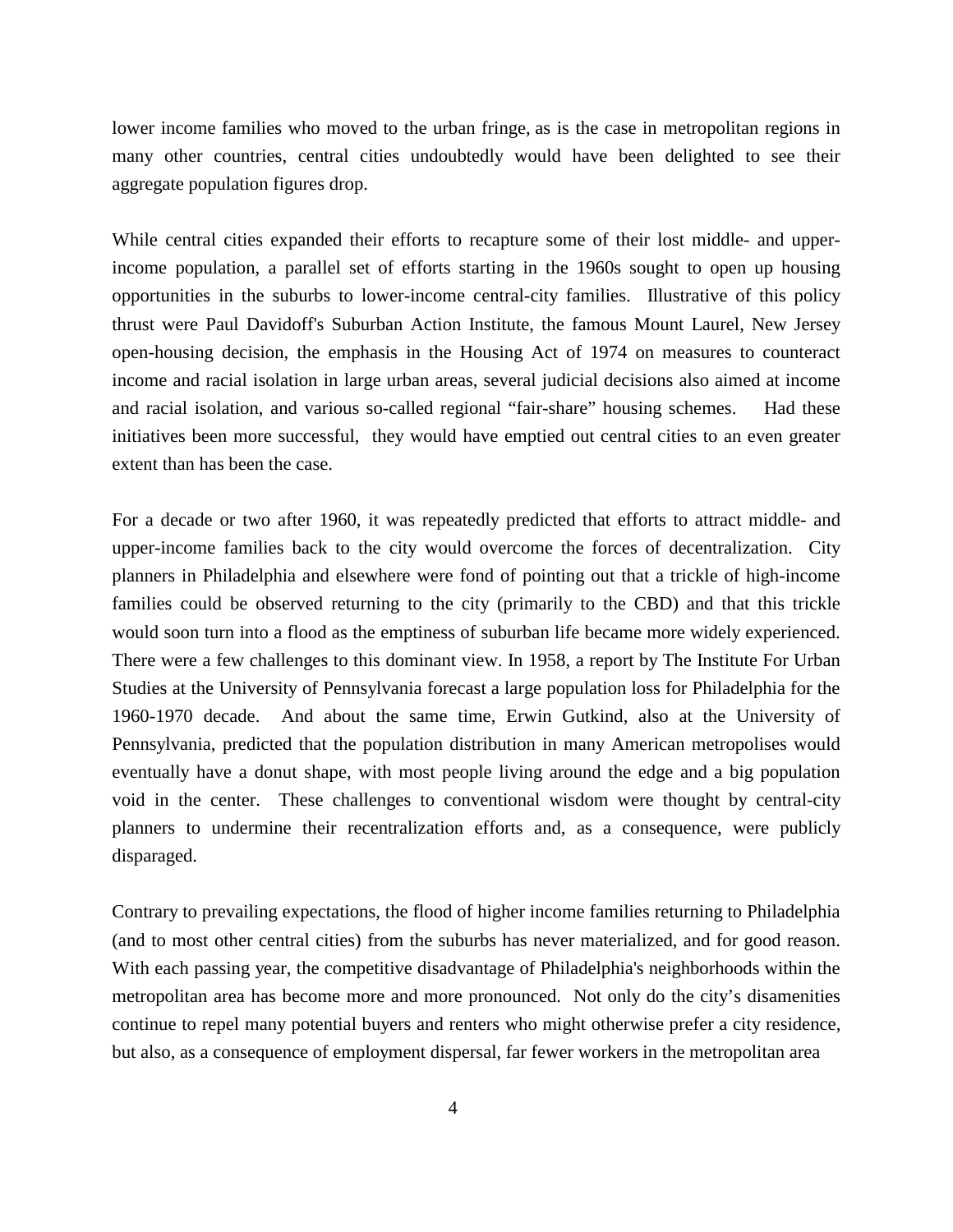need to live in the city in order to be near their jobs. As long ago as the mid-1950s, two-thirds of the persons who worked in Philadelphia's seven suburban counties also lived there (1956 National Housing Inventory, Philadelphia Supplement). Today, with Philadelphia's much smaller employment base, that figure has risen to more than 80 percent.

But even if the City can manage to abate the various municipal problems that now turn away potential buyers and renters, and even if it is also able to reverse the outward flow of employment, the number of middle- upper-income households choosing to live in the city will not significantly increase, because with rising real income, the mismatch between what metropolitan area families can afford to spend on housing and what the city's stock has to offer will continue to widen. Residential construction in Philadelphia is not occurring at the scale necessary to narrow this income/housing gap. Housing starts in the city have declined to a mere trickle, and nearly all of the residential construction consists of subsidized units for moderateand lower-income families. Very little of it is aimed at the middle-upper income sectors and thus does not add to aggregate demand for housing in the city. Rather much of it simply channels already existing demand for a city residence from one neighborhood to another.

What To Do Now: Population Recentralization As A City Economic Development Strategy?

Over the years, efforts to reverse the net outward flow of middle- and upper-income families from Philadelphia have been accompanied by doubts about the fiscal, economic, and social benefits to the city of doing so. Housing advocates for the city's lower income population, for example, have suggested that the funds needed for recentralization programs might better be used to help families already living in the city, and these advocates have rightly deplored the insensitive displacement of low-income families that has often accompanied residential renewal for the well-to-do. Other urban analysts have pointed out that the City would not feel it necessary to attract more well-to-do households if some sort of region-wide taxation policy restored fiscal equity as between city and suburb.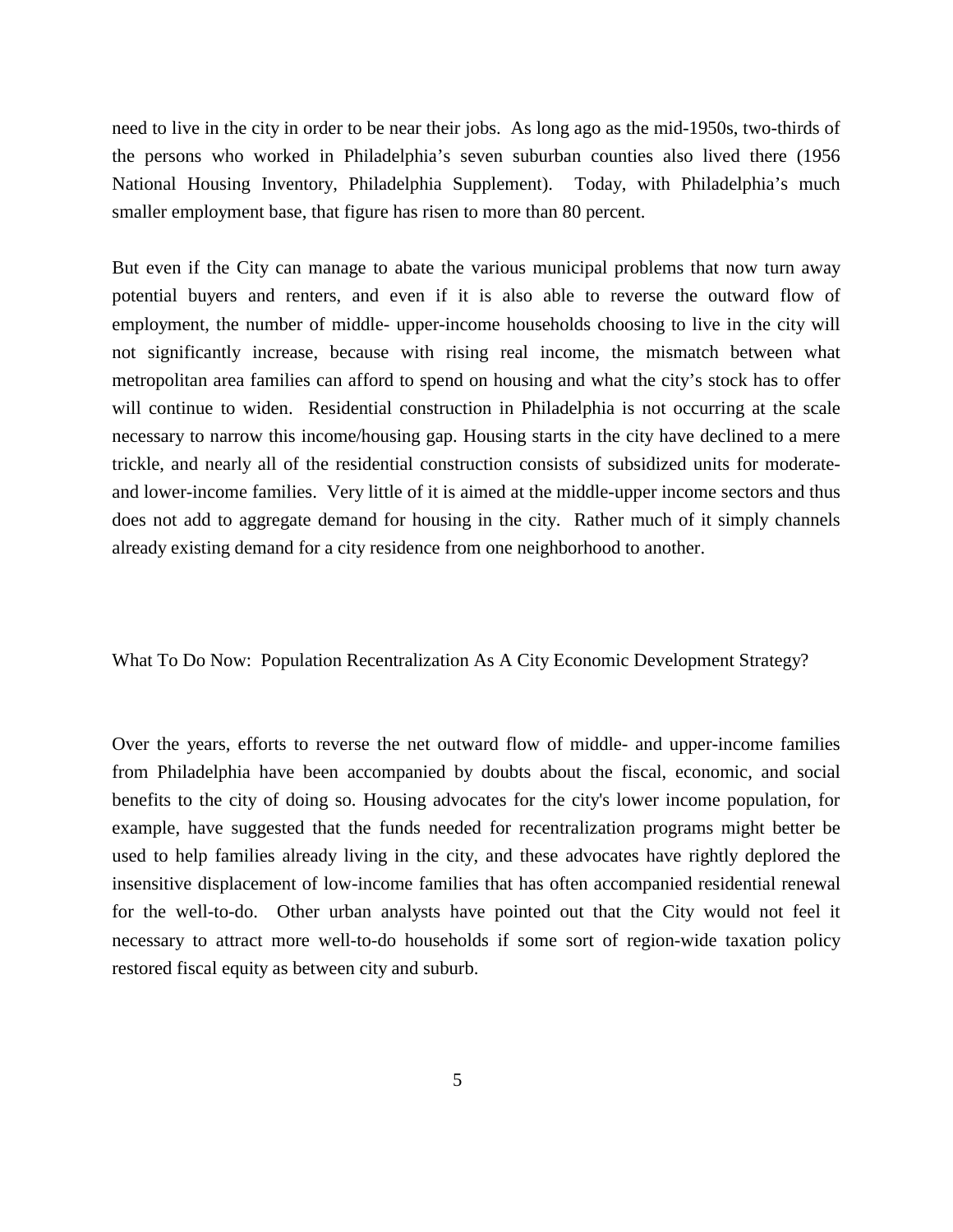On the other hand, it has also been noted that more middle- and upper-income residents would not only be helpful to Philadelphia's fisc but would in various indirect ways bring about other benefits: greater support for government services and cultural institutions; a larger pool of potential community leaders; and reduction in the spread of residential decay. In addition, if the city again became attractive to families who now choose to live in the suburbs, 1,000s of acres of socially valued open land in the outlying suburban areas that would otherwise be lost to development would be saved. Perhaps most important, the new well-to-do residents would spend much of their income in the city, providing a needed financial boost for many of the families and businesses already located here. And with respect to the oft-stated fears of gentrification, Philadelphia now has thousands of abandoned acres of land that could be recycled in a manner that would actually greatly improve the residential environments of the relatively few lower income families who would have to be displaced. Nor is much of this abandoned land needed for business development.

If, however, Philadelphia continues to lose population, as seems likely in the absence of a significant public effort to reverse this trend, the city need not necessarily become a worse place to live. Indeed, if the city were to have only 1,200,000 people in the year 2010, it could conceivably be an even more pleasant place in which to reside than is today's city of 1,400,000 or the city of 2,100,000 that existed in 1950. The possibility of a smaller population enjoying an improved living environment appears unlikely, however, in the absence of a significant increase in Philadelphians' per capita real income.

Recently, Philadelphia has been compared unfavorably with other U.S. cities that have managed not to lose population during the last decade by attracting many more foreign immigrants than has Philadelphia. Whether, however, these immigrants have improved the living environments for the indigenous populations in these cities is by no means certain. So one should be cautious about equating improvements in quality of life with gains in population. Certainly, suburban communities have questioned whether this is so. Nevertheless, on balance, it does seem that reversing the net out-migration of middle- and upper-income families from the city would be a worthwhile effort, depending on the amount of subsidy required, the characteristics of the inmigrant families, and the sensitivity of the recentralization programs to the needs of directly affected resident families.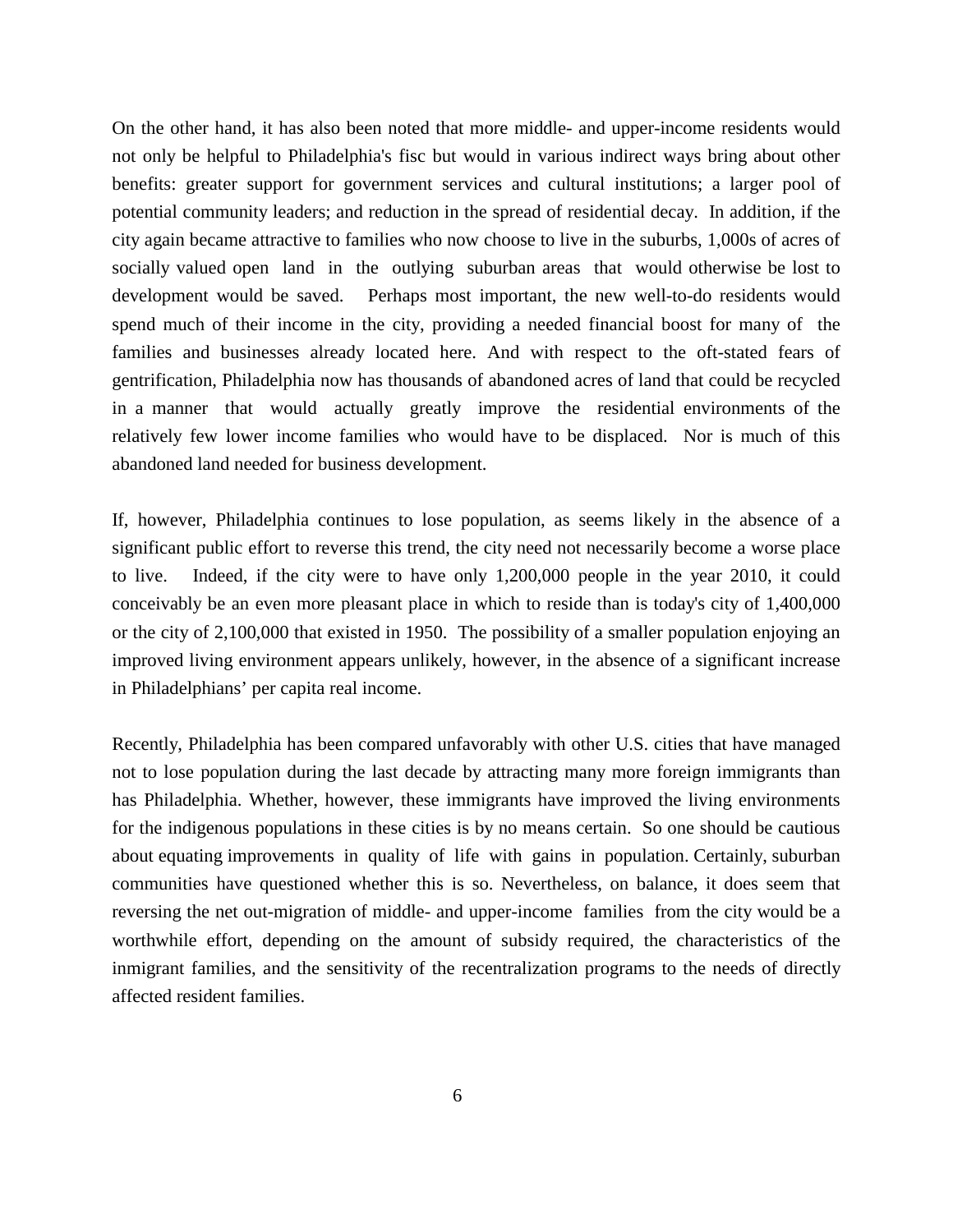## The Outlines Of A Population Recentralization Strategy

If reversing net outmigration from the city does seem desirable, the question beomes: Is it possible, within a reasonable budget constraint, to arrest and reverse a trend of such long duration? The answer is "possibly yes". Despite Philadelphia's increasing competitive disadvantage relative to its suburbs, a large proportion of the families who live in the city do so not because their choices are constrained by low income, the legal requirements of their job, or lethargy, but rather because they feel that the city, even with its problems, is a better place to live than are the suburbs. And the number of such families does not seem to be in short supply. Witness, for example, the robust housing market in two of the most elite parts of the entire metropolitan area -- Chestnut Hill and Center City.

Many middle- and upper-income families who move into or within the metropolitan area each year and who now opt for the suburbs could possibly be drawn to existing or newly rehabilitated sections of the city -- and not just replicas of Chestnut Hill. For example, it seems likely that many retired persons would love a city address close to high quality medical care and to the cultural attractions that downtown Philadelphia and the various universities uniquely provide. These senior citizens would not be repelled by the wage tax, poor public schools, burdensome car insurance, the need to commute to a suburban job, or, if there were appropriate planning, worries about crime. At the other end of the age spectrum, many young singles who are drawn to the city initially because the downtown has become an exciting place to live might postpone departure after they married and had children, if there were three or four Masterman's in the city instead of just one. Persuading young couples to remain in the city for just a few additional years would by itself reduce the population loss and improve the income mix.

These examples are just suggestive. Throughout the city there are potential opportunities to attract more middle- and upper-income families to upgraded middle-income neighborhoods, as is already being done in Manayunk, or to expanded upper income neighborhoods, as in Center City. Most exciting would be the creation of entirely new neighborhoods, utilizing some of the city's potentially scenic Delaware River water front or its several hundred largely abandoned blocks in North Philadelphia.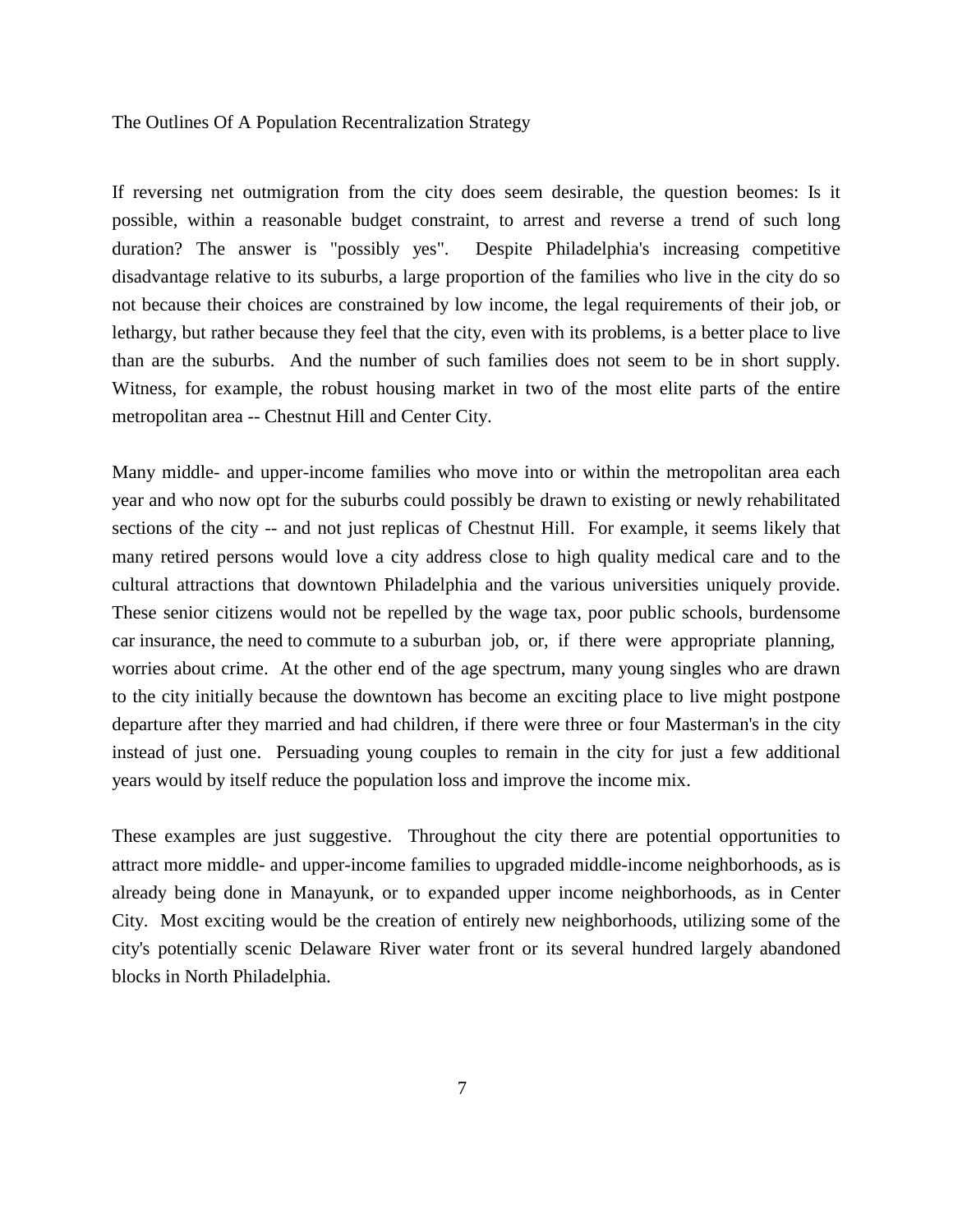While these newly created neighborhoods might most logically be attached to existing stable residential nodes, such as Yorktown, one or two of them could conceivably be at the scale of a "newtown/in-town", as described more than 30 years ago by Harvey Perloff. Possibly anchored to a major existing institution such as Temple University, they would have partially separate tax arrangements and school systems. Such a large endeavor would, of course, require public as well as private investment, and displaced families would have to be given the opportunity and encouragement to relocate within the new town rather than be pushed into other neighborhoods as happened in connection with the urban renewal programs of the 1950s and 1960s.

As an order of magnitude, a mixed-income new town/in town of 10,000 homes and apartments across a broad price and rent range might need an up-front public input of as much as \$500 million. While this is a large sum (though not when compared with investments of similar size for sports stadia), much of the outlay would be directly recoverable through enhanced residential and commercial real estate values and job creation. And the symbolic value could be enormous, leading directly and indirectly to other investment throughout the city. Although this added potential "super multiplier" effect is impossible to quantify, it could prove to be the most important impact of all.

In order to grasp these residential development opportunities, the City would first have to determine through market research the profiles of families who do not now choose city living but who have latent preferences for various types of housing environment that could be provided in different parts of the city through creative planning and design. It would then be necessary to ascertain which components of the housing/neighborhood/public-service/tax package that these households seek when choosing a home would have to be improved or newly provided in various areas of the city and at what cost in order to attract larger proportions of selected subsets of households to these sections of the city. With this information in hand, it would be possible to proceed with the physical design work, public land acquisition, and development planning necessary to produce housing opportunities in a number of neigbhorhoods to which private investors and, ultimately, consumers would respond in significant numbers.